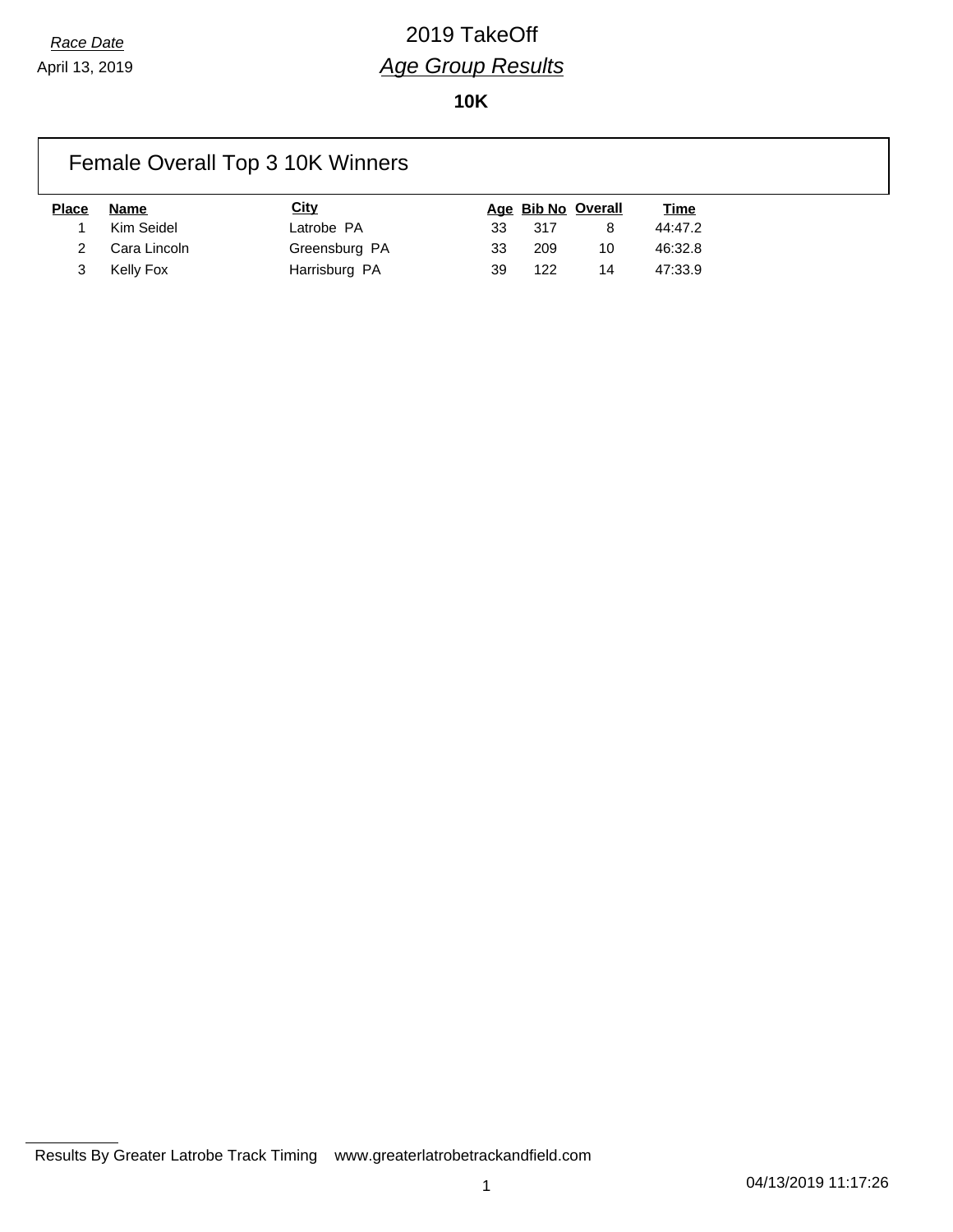April 13, 2019

# *Race Date* 2019 TakeOff *Age Group Results*

**10K**

| Female 14 and Under |                         |                   |    |     |                    |             |
|---------------------|-------------------------|-------------------|----|-----|--------------------|-------------|
| <b>Place</b>        | <b>Name</b>             | <b>City</b>       |    |     | Age Bib No Overall | <b>Time</b> |
| $1$ *               | Carolina Walters        | Latrobe PA        | 14 | 377 | 21                 | 49:44.1     |
| Female 20 to 29     |                         |                   |    |     |                    |             |
| <b>Place</b>        | <b>Name</b>             | City              |    |     | Age Bib No Overall | Time        |
| $1*$                | Amanda Blough           | Windber PA        | 24 | 32  | 34                 | 51:53.0     |
| 2                   | Paige Weaverling        | Latrobe PA        | 20 | 380 | 35                 | 51:58.3     |
| $^{\star}$<br>3     | <b>Kelly Sterniak</b>   | Mars PA           | 29 | 351 | 38                 | 52:16.8     |
| 4                   | Samantha Newhart        | Greensburg PA     | 27 | 260 | 41                 | 53:10.9     |
| 5                   | <b>Courtney Silvio</b>  | Greensburg PA     | 25 | 329 | 56                 | 55:49.2     |
| 6                   | Katie Wissman           | Warren PA         | 28 | 391 | 58                 | 56:10.7     |
| 7                   | Natalie Polinsky        | Greensburg PA     | 24 | 287 | 70                 | 59:30.7     |
| 8                   | Kelsie Hendrick         | Greensburg PA     | 22 | 148 | 79                 | 1:01:36.6   |
| 9                   | <b>Kristi Farrell</b>   | Greensburg PA     | 26 | 116 | 82                 | 1:02:01.2   |
| 10                  | <b>Kara Constantine</b> | Grove City PA     | 28 | 71  | 98                 | 1:08:12.7   |
| 11                  | Megan Rescinito         | Grove City PA     | 24 | 299 | 101                | 1:08:30.6   |
|                     | Female 30 to 39         |                   |    |     |                    |             |
|                     | <b>Name</b>             | <b>City</b>       |    |     | Age Bib No Overall | Time        |
| $1 *$               | Amanda Newcomer         | Latrobe PA        | 36 | 259 | 18                 | 48:12.2     |
| 2                   | Marissa Capuzzi         | Greensburg PA     | 34 | 47  | 19                 | 49:38.2     |
| 3<br>$\ast$         | Kelly Anderson          | New Florence PA   | 36 | 9   | 36                 | 52:10.9     |
| 4                   | Carrie Spada            | Pittsburgh PA     | 32 | 343 | 40                 | 52:25.0     |
| 5                   | Sarah Kornides          | Boonsboro MD      | 31 | 193 | 48                 | 55:10.6     |
| 6                   | Kellee Wheeler          | Manor PA          | 36 | 388 | 49                 | 55:21.0     |
| 7                   | Jasmine Wahlberg        | Jeannette PA      | 37 | 376 | 51                 | 55:23.6     |
| 8                   | Heidi Spargur           | Mount Pleasant PA | 30 | 345 | 71                 | 59:46.2     |
| 9                   | Miranda Stambaugh       | Greensburg PA     | 31 | 346 | 84                 | 1:02:38.8   |
| 10                  | Jessica George          | Greensburg PA     | 39 | 128 | 86                 | 1:03:15.6   |
| 11                  | Adrienne Jurcevich      | Jeannette PA      | 36 | 176 | 87                 | 1:03:20.5   |
| 12                  | Amanda Thompson         | Latrobe PA        | 36 | 485 | 91                 | 1:04:15.3   |
| 13                  | Liz Ferris              | New Alexandria PA | 34 | 119 | 92                 | 1:04:48.3   |
| 14                  | Jamie Fratangelo        | Scottdale PA      | 32 | 124 | 105                | 1:10:30.9   |
| <b>Place</b><br>15  | Diana Anderson          | Canonsburg PA     | 35 | 8   | 113                | 1:16:28.3   |
| 16                  | <b>Ariel Tarosky</b>    | Greensburg PA     | 33 | 500 | 114                | 1:16:37.3   |
| 17                  | Lauren Roberts          | Greensburg PA     | 34 | 305 | 115                | 1:17:54.0   |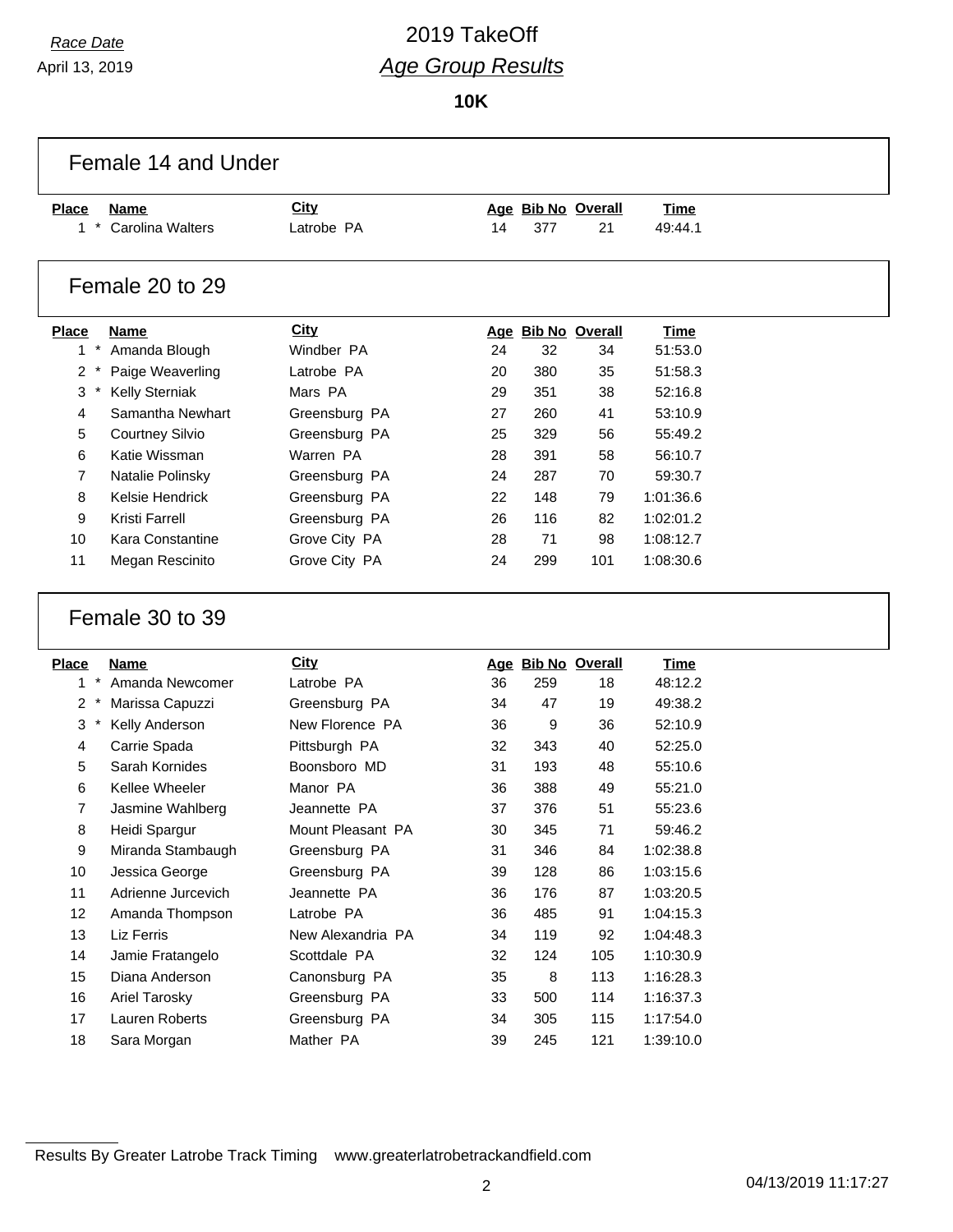April 13, 2019

### *Race Date* 2019 TakeOff *Age Group Results*

**10K**

| Female 40 to 49 |  |  |  |
|-----------------|--|--|--|
|-----------------|--|--|--|

| <b>Place</b>      | Name                     | City           | Age | <b>Bib No Overall</b> |     | <u>Time</u> |
|-------------------|--------------------------|----------------|-----|-----------------------|-----|-------------|
| 1                 | <b>Valerie Christoff</b> | Ligonier PA    | 48  | 494                   | 22  | 50:05.6     |
| 2                 | <b>Holly Morrison</b>    | Ligonier PA    | 49  | 246                   | 32  | 51:20.6     |
| $\ast$<br>3       | Lynn Armbrust            | Greensburg PA  | 46  | 11                    | 44  | 54:13.4     |
| 4                 | Kathryn Carns            | Greensburg PA  | 47  | 49                    | 62  | 57:56.2     |
| 5                 | Melissa Sulkosky         | Latrobe PA     | 43  | 357                   | 63  | 58:15.8     |
| 6                 | Marlo Ayres              | Murrysville PA | 42  | 21                    | 64  | 58:16.5     |
| 7                 | Tracy Gordish            | Creekside PA   | 46  | 135                   | 65  | 58:17.5     |
| 8                 | Kelly Dumm               | Ebensburg PA   | 40  | 103                   | 74  | 1:00:19.0   |
| 9                 | Joan Davis               | Latrobe PA     | 45  | 83                    | 75  | 1:00:32.1   |
| 10                | <b>Machel Drahnak</b>    | Hastings PA    | 44  | 96                    | 89  | 1:04:01.8   |
| 11                | Janet Sardon             | Clairton PA    | 47  | 313                   | 95  | 1:05:11.4   |
| $12 \overline{ }$ | Paula Metzger            | Pittsburgh PA  | 43  | 235                   | 96  | 1:05:11.4   |
| 13                | Michelle Brochetti       | Grove City PA  | 44  | 41                    | 99  | 1:08:20.0   |
| 14                | <b>Becky Laich</b>       | Derry PA       | 45  | 202                   | 107 | 1:11:32.9   |
| 15                | Meg West                 | Aliquippa PA   | 40  | 386                   | 116 | 1:19:50.5   |
| 16                | Amy Ammerman             | Clearfield PA  | 47  | 6                     | 119 | 1:23:04.3   |

#### Female 50 to 59

| Place         | <b>Name</b>              | <b>City</b>       |    | Age Bib No Overall |     | Time      |
|---------------|--------------------------|-------------------|----|--------------------|-----|-----------|
| 1             | Tamara Hale              | Apollo PA         | 53 | 145                | 30  | 51:11.8   |
| $\mathcal{P}$ | Lisa Gruss               | Greensburg PA     | 53 | 140                | 55  | 55:47.2   |
| 3             | Lisa Stackpole           | Middlebourne WV   | 52 | 497                | 60  | 57:15.3   |
| 4             | Elizabeth Aungier        | Greensburg PA     | 50 | 12                 | 76  | 1:00:32.4 |
| 5             | Tricia Mucci             | Pleasant Unity PA | 52 | 498                | 81  | 1:01:59.1 |
| 6             | Karen Soltez             | Irwin PA          | 51 | 340                | 90  | 1:04:10.4 |
| 7             | Robin Bashloum           | Scottdale PA      | 56 | 490                | 102 | 1:08:41.6 |
| 8             | Maggie Sheridan          | Rillton PA        | 55 | 491                | 110 | 1:14:15.0 |
| 9             | <b>Allison Squires</b>   | Greensburg PA     | 53 | 492                | 111 | 1:14:17.1 |
| 10            | <b>Christine Encinas</b> | Bridgeport OH     | 53 | 110                | 120 | 1:37:33.0 |
|               |                          |                   |    |                    |     |           |

#### Female 60 and Over

| <b>Place</b> | Name                 | <u>City</u>  |     | Age Bib No Overall |    | <u>Time</u> |
|--------------|----------------------|--------------|-----|--------------------|----|-------------|
|              | 1 * Ann Cutrell      | Ligonier PA  | 60. | 495                | 54 | 55:35.3     |
|              | 2 * Beverly Kornides | Boonsboro MD | 62  | 191                | 88 | 1:03:43.2   |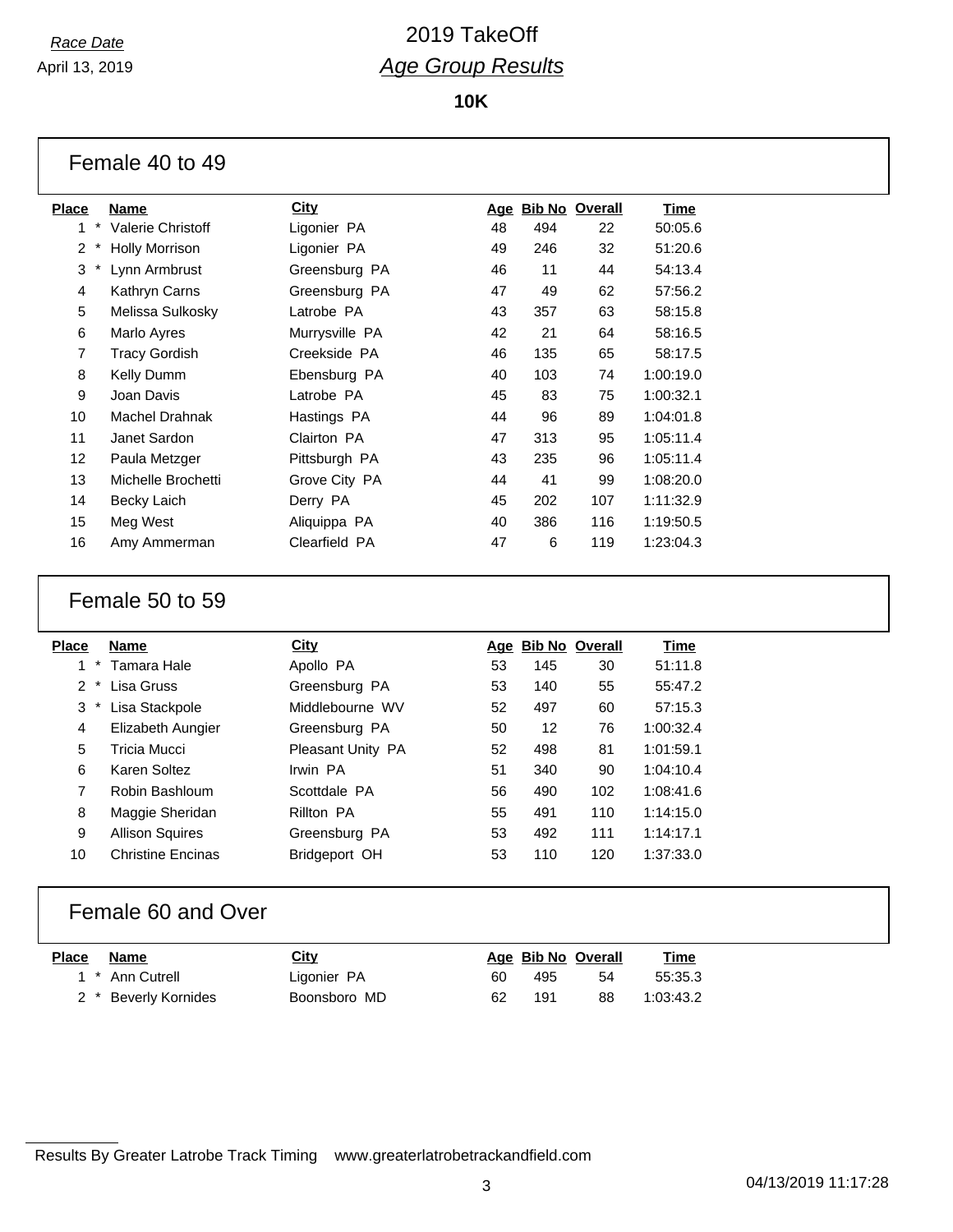## *Race Date* 2019 TakeOff *Age Group Results*

**10K**

### Male Overall Top 3 10K Winners

| Place | Name                | City          |     |     | Age Bib No Overall | <u>Time</u> |
|-------|---------------------|---------------|-----|-----|--------------------|-------------|
|       | 1 Andrew Cenkner    | Acme PA       | 30  | 54  |                    | 36:27.8     |
|       | 2 Justin Carlson    | Latrobe PA    | 15. | 48  | 2                  | 37:42.8     |
|       | 3 Calvin Dziewulski | Greensburg PA | 18  | 484 | 3                  | 39:25.6     |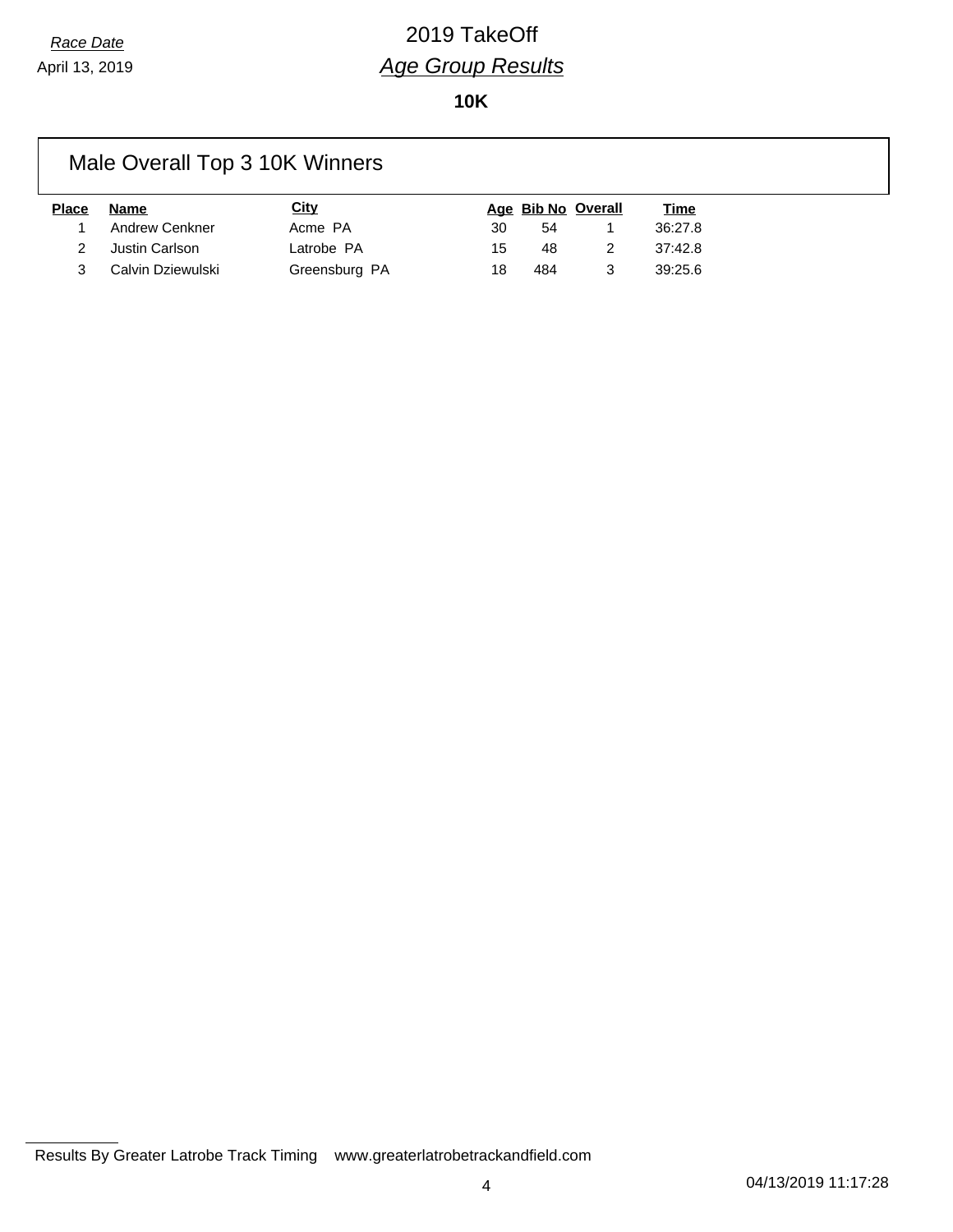April 13, 2019

# *Race Date* 2019 TakeOff *Age Group Results*

**10K**

|                              | Male 14 and Under      |                  |    |                    |                    |             |  |
|------------------------------|------------------------|------------------|----|--------------------|--------------------|-------------|--|
| <b>Place</b>                 | <b>Name</b>            | <b>City</b>      |    |                    | Age Bib No Overall | <b>Time</b> |  |
| $1 *$                        | <b>Bayne Marshalll</b> | Greensburg PA    | 14 | 220                | 17                 | 48:00.0     |  |
| $2 *$                        | <b>Eric Miller</b>     | Latrobe PA       | 14 | 237                | 37                 | 52:13.4     |  |
|                              |                        |                  |    |                    |                    |             |  |
|                              | Male 15 to 19          |                  |    |                    |                    |             |  |
| <b>Place</b>                 | <b>Name</b>            | City             |    |                    | Age Bib No Overall | <b>Time</b> |  |
|                              | 1 * Thomas Syphan      | New Florence PA  | 19 | 358                | 7                  | 43:38.6     |  |
|                              |                        |                  |    |                    |                    |             |  |
|                              | Male 20 to 29          |                  |    |                    |                    |             |  |
| <b>Place</b>                 | <b>Name</b>            | <b>City</b>      |    |                    | Age Bib No Overall | <b>Time</b> |  |
| $\pmb{\ast}$<br>$\mathbf{1}$ | Daniel Henry           | Du Bois PA       | 28 | 149                | 5                  | 41:20.7     |  |
| $\overline{2}$               | Matthew Choi           | Claridge PA      | 20 | 59                 | 11                 | 46:55.9     |  |
| 3                            | Miles, Jr. Brkovich    | Greensburg PA    | 25 | 39                 | 12                 | 47:03.4     |  |
| 4                            | Alex Salai             | Hunker PA        | 20 | 312                | 15                 | 47:37.5     |  |
| 5                            | Sean Mueseler          | Greensburg PA    | 24 | 249                | 20                 | 49:39.3     |  |
| 6                            | Montana Trombetta      | Mc Kees Rocks PA | 26 | 365                | 28                 | 50:57.4     |  |
| 7                            | Philip Agostinelli     | Houston PA       | 23 | 2                  | 33                 | 51:46.4     |  |
| 8                            | George Warner          | Reisterstown MD  | 29 | 378                | 42                 | 53:22.3     |  |
| 9                            | <b>Benjamin Himes</b>  | Greensburg PA    | 29 | 154                | 52                 | 55:25.1     |  |
| 10                           | Michael Zurenski       | Irwin PA         | 28 | 402                | 67                 | 58:45.8     |  |
| 11                           | Raphe Bailes           | Paden City WV    | 24 | 496                | 78                 | 1:01:18.7   |  |
| 12                           | David Shero            | Export PA        | 20 | 325                | 108                | 1:12:33.0   |  |
|                              | Male 30 to 39          |                  |    |                    |                    |             |  |
| <b>Place</b>                 | Name                   | <b>City</b>      |    | Age Bib No Overall |                    | <b>Time</b> |  |
|                              | Shawn Reynolds         | Windber PA       | 39 | 300                | 6                  | 42:26.8     |  |
| $2*$                         | George Lincoln         | Greensburg PA    | 34 | 210                | 9                  | 45:30.0     |  |
| 3                            | Dave Preston           | Latrobe PA       | 34 | 289                | 24                 | 50:44.1     |  |
| 4                            | Alan Anderson          | Canonsburg PA    | 36 | $\overline{7}$     | 25                 | 50:46.9     |  |
| 5                            | Stephen Mead           | Latrobe PA       | 32 | 230                | 26                 | 50:50.3     |  |
| 6                            | Joel Sterniak          | Mars PA          | 30 | 350                | 39                 | 52:17.1     |  |
| 7                            | Adam Mercinko          | Latrobe PA       | 36 | 234                | 47                 | 54:37.7     |  |
| 8                            | Jesse King             | Meadville PA     | 31 | 184                | 61                 | 57:32.1     |  |
| 9                            | John Basilone          | PA               | 38 | 487                | 69                 | 59:16.4     |  |
| 10                           | <b>Matt Bercik</b>     | Jeannette PA     | 35 | 28                 | 72                 | 59:48.1     |  |
| 11                           | Mark Crowe             | Scottdale PA     | 34 | 77                 | 106                | 1:10:31.1   |  |